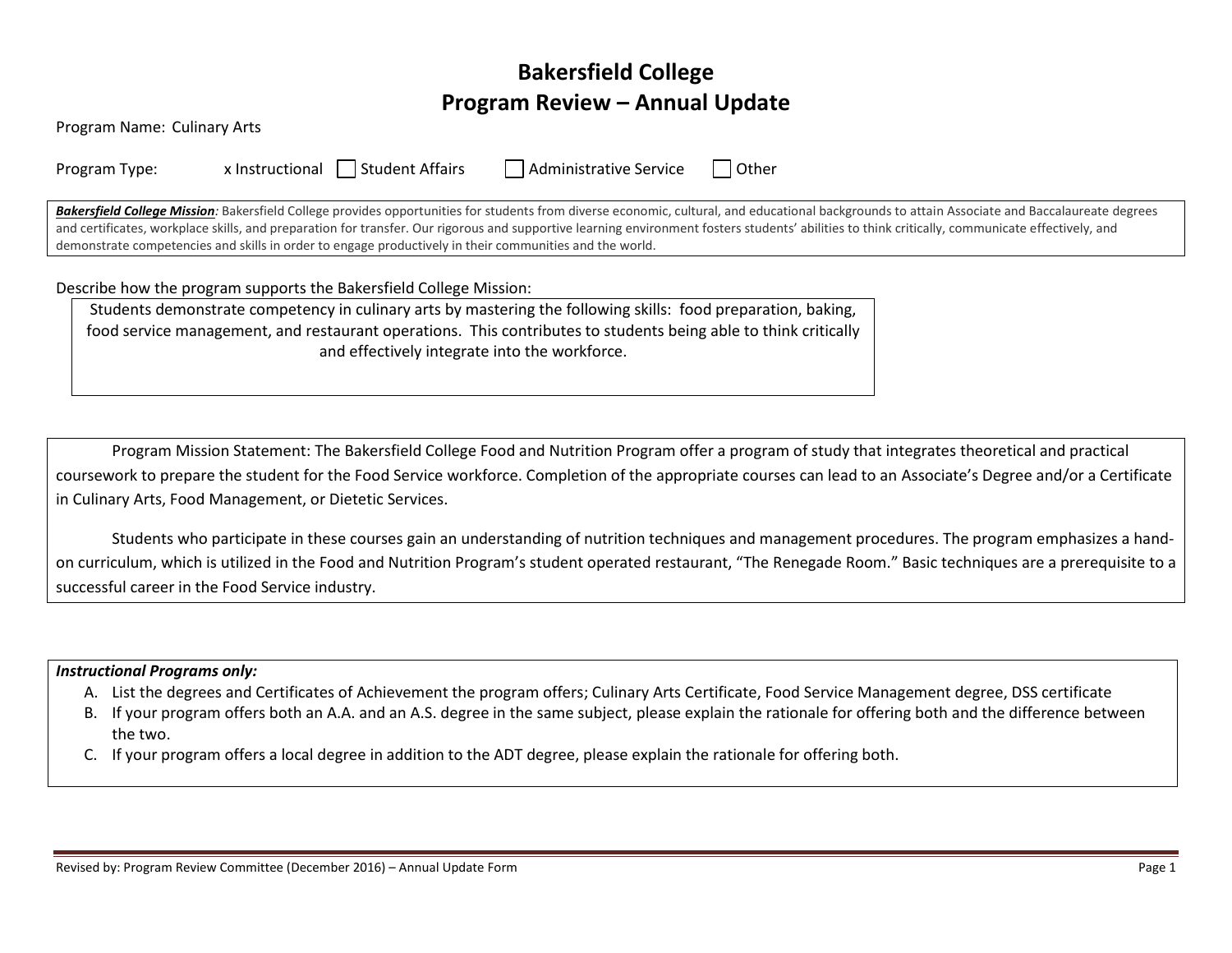#### **Progress on Program Goals:**

A. List the program's current goals. For each goal (minimum of 2 goals), discuss progress and changes. If the program is addressing more than two (2) goals, please duplicate this section. Please provide an action plan for each goal that gives the steps to completing the goal and the timeline.

| <b>Program Goal</b>              | Which institutional goals from the<br><b>Bakersfield College Strategic Plan will</b><br>be advanced upon completion of this<br>goal? (select all that apply) | Progress on goal achievement<br>(choose one)                                    | <b>Status Update - Action Plan</b>                |
|----------------------------------|--------------------------------------------------------------------------------------------------------------------------------------------------------------|---------------------------------------------------------------------------------|---------------------------------------------------|
| Update the<br>facility           | 1: Student Learning<br>2: Student Progression and Completion<br>x 3: Facilities<br>4: Oversight and Accountability<br>5: Leadership and Engagement           | Completed:<br>(Date)<br>Revised:<br>(Date)<br>10-18<br>(Date)<br>x Ongoing:     | Request funding from VTEA and Strong<br>Workforce |
| 2.Add three more<br>certificates | 1: Student Learning<br>x 2: Student Progression and Completion<br>3: Facilities<br>4: Oversight and Accountability<br>5: Leadership and Engagement           | Completed:<br>(Date)<br>Revised:<br>(Date)<br>$10 - 18$<br>x Ongoing:<br>(Date) | Write through collaboration with<br>faculty       |

## B. List new or revised goals (if applicable)

| <b>New/Replacement Program Goal</b> | Which institutional goals will be advanced upon<br>completion of this goal? (select all that apply) | <b>Status Update - Action Plan</b> |
|-------------------------------------|-----------------------------------------------------------------------------------------------------|------------------------------------|
|                                     | 1: Student Learning                                                                                 |                                    |
|                                     | 2: Student Progression and Completion                                                               |                                    |
|                                     | 3: Facilities                                                                                       |                                    |
|                                     | 4: Oversight and Accountability                                                                     |                                    |
|                                     | 5: Leadership and Engagement                                                                        |                                    |

#### **Best Practices:**

Programs often do something particularly well; usually they have learned through assessment – sometimes trial and error – what solves a problem or makes their programs work so well. These are often called Best Practices and can help others. Please share the practices your program has found to be effective.

- 1. Marketing the Food & Nutrition program
- 2. Student outreach (open house each semester)

#### Review  $\mathcal{P}$  , program Review Committee (December 2016) – Annual Update Form Page 2016) – Annual Update  $\mathsf{P}$ 3. Community Service events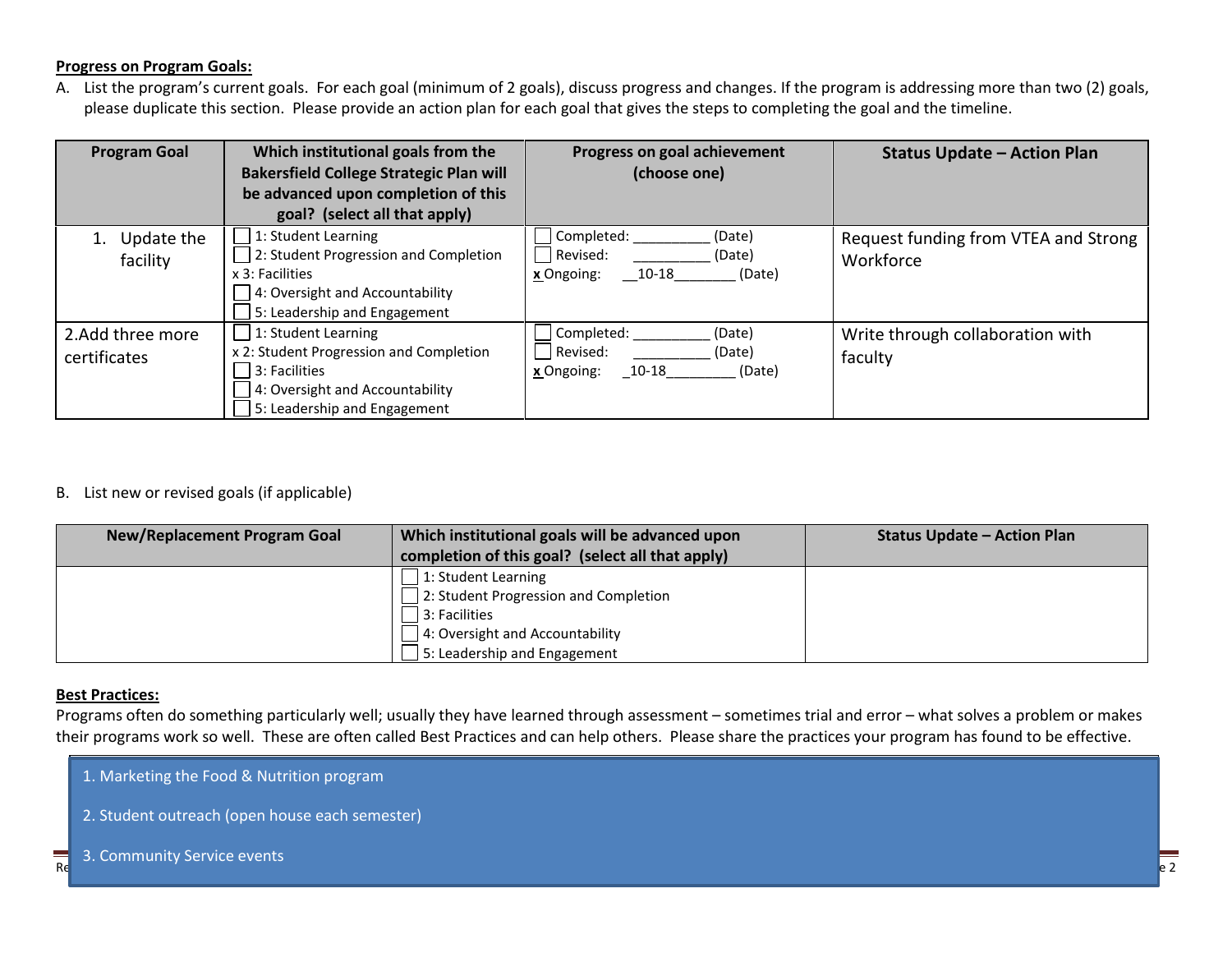### **Program Analysis**:

Take a look at your trend data (all programs should have some form of data that is used to look at changes over time).

- 1. Please report on any unexpected changes or challenges that your program encountered this cycle: One change that has occurred is a lower enrollment in our FDSV B55C class. We historically have 20-25 students enroll each semester. The last two semesters enrollment is down 15%
- 2. How does your trend data impact your decision making process for your program? Our trend data indicates that the success rates have been increasing. And our completion rates have also increased.
- 3. Were there any changes to student success and retention for face-to-face, as well as online/distance courses? Yes all face-to-face classes have a better success rate overall.
- 4. Were there any changes to student demographics (age, gender, or ethnicity) for the past cycle? no

### **Resource Request and Analysis:**

| <b>Resource Request</b>                                                                                                                                                                                      |                                                                              | If Fulfilled, Discuss How Previous Year's Requests Impact Program Effectiveness?                                                                                                              |
|--------------------------------------------------------------------------------------------------------------------------------------------------------------------------------------------------------------|------------------------------------------------------------------------------|-----------------------------------------------------------------------------------------------------------------------------------------------------------------------------------------------|
| <b>Positions:</b><br>Discuss the impact new<br>and/or replacement<br>faculty and/or staff had<br>on your program's<br>effectiveness.                                                                         | x 1: Classified Staff<br>2: Faculty                                          | The addition of Our new Lab Technician has greatly impacted our program.<br>Christian Castaneda has added a new level of service in our dining area and a<br>superior level of communication. |
| Professional<br>Development:<br>Describe briefly, the<br>effectiveness of the<br>professional development<br>your program has been<br>engaged in (either<br>providing or attending)<br>during the last cycle | 1: Provided Professional Development<br>2: Attended Professional Development | Neither this year                                                                                                                                                                             |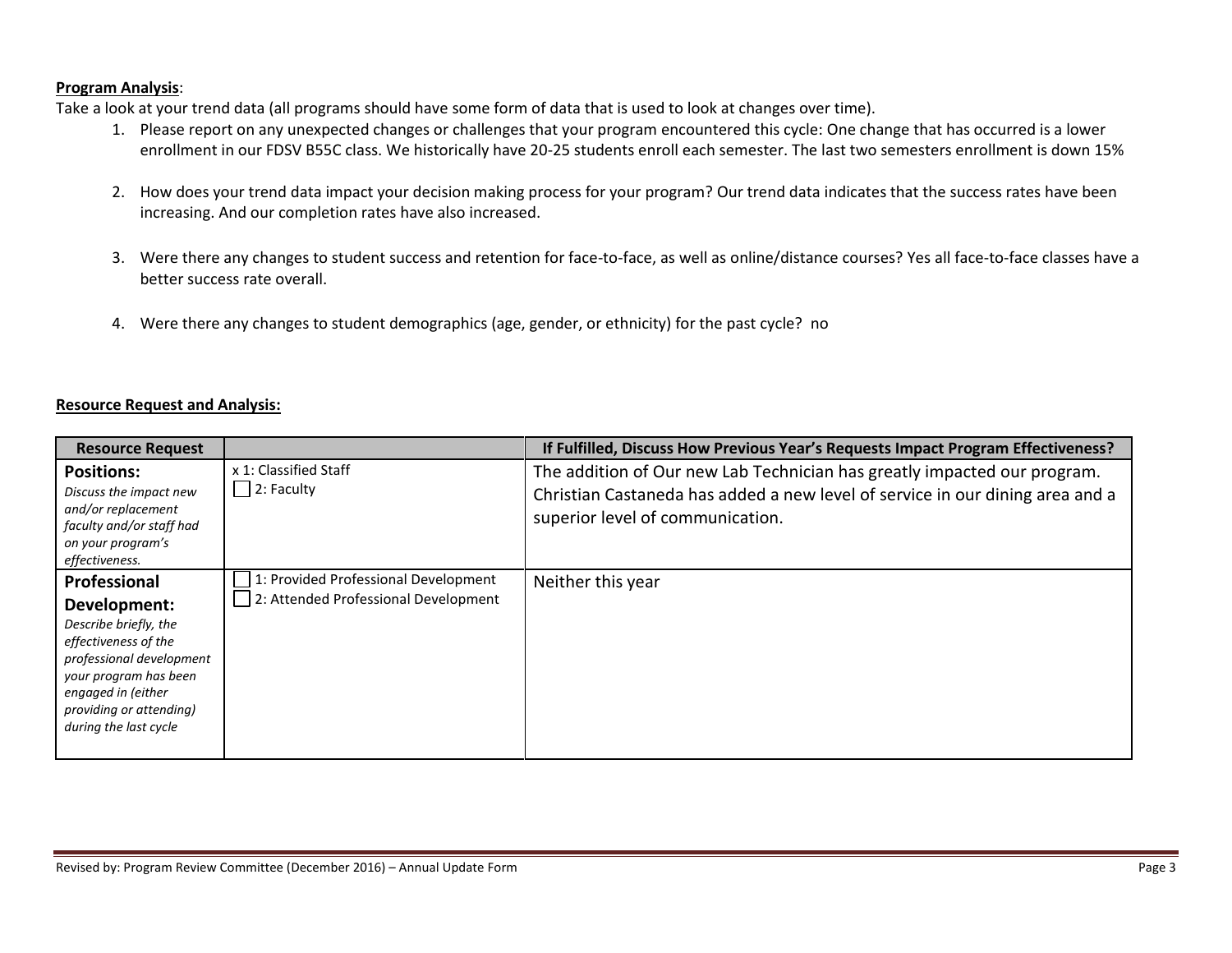| <b>Facilities:</b><br>If your program received a<br>building remodel or<br>renovation, additional<br>furniture or beyond<br>routine maintenance,<br>please explain how this<br>request or requests<br>impacts your program and<br>helps contribute to<br>student success. | $\Box$ 1: Space Allocation<br>$\Box$ 2: Renovation<br>$\Box$ 3: Furniture<br>4: Other<br>5: Beyond Routine Maintenance |                                                                                            |
|---------------------------------------------------------------------------------------------------------------------------------------------------------------------------------------------------------------------------------------------------------------------------|------------------------------------------------------------------------------------------------------------------------|--------------------------------------------------------------------------------------------|
| Technology:<br>If your program received<br>technology (audio/visual-<br>projectors, TV's,<br>document cameras) and<br>computers, how does the<br>technology impact your<br>program and help<br>contribute to student<br>success?                                          | 1: Replacement Technology<br>2: New Technology<br>$\Box$ 3: Software<br>$\Box$ 4: Other                                |                                                                                            |
| <b>Resource Request</b>                                                                                                                                                                                                                                                   |                                                                                                                        | <b>Discuss How Effective Request is for Student Success?</b>                               |
| <b>Other Equipment:</b><br>If your program received<br>equipment that is not<br>considered audio/visual or<br>computer equipment<br>technology, please explain<br>how these resources<br>impact your program and<br>help contribute to student<br>success.                | $\Box$ 1: Replacement<br>x 2: New                                                                                      | We received a new floor mixer which has improved our production capabilities in the bakery |
| <b>Budget:</b><br>Explain how your budget<br>justifications will<br>contribute to increased<br>student success for your<br>program. (Fiscal requests<br>will be submitted by the<br>faculty chair and/or area                                                             |                                                                                                                        | Our budget requests will allow us to continue to provide training to our students          |